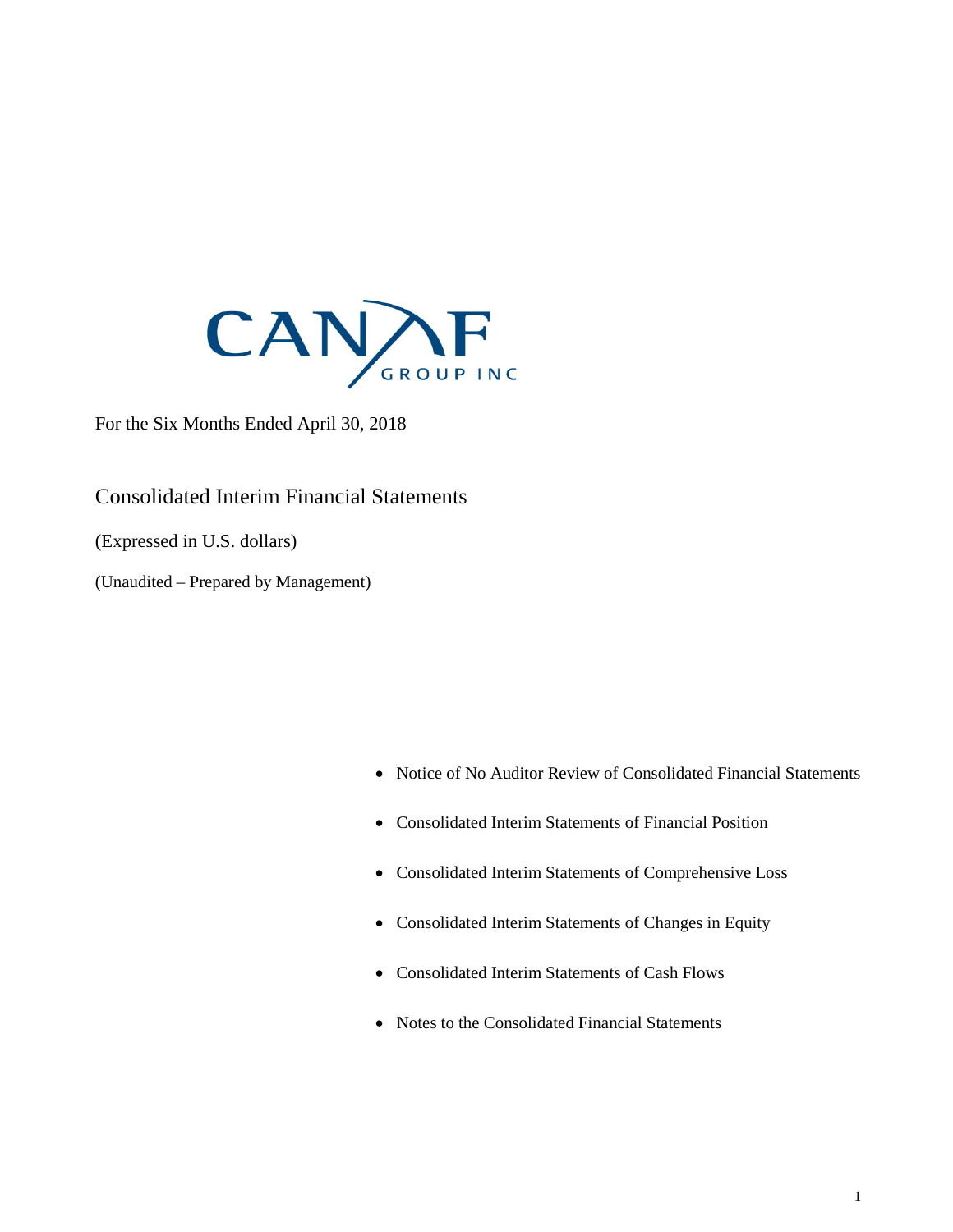#### **NOTICE OF NO AUDITOR REVIEW OF CONSOLIDATED INTERIM FINANCIAL STATEMENTS**

Under National Instrument 51-102, Part 4, subsection 4.3(3), if an auditor has not performed a review of the consolidated interim financial statements, they must be accompanied by a notice indicating that the financial statements have not been reviewed by an auditor.

The accompanying unaudited consolidated interim financial statements of Canaf Group Inc. for the period ended April 30, 2018 have been prepared by management and approved by the Audit Committee and the Board of Directors of the Corporation and are the responsibility of the Corporation's management.

The Corporation's independent auditor has not performed a review of these consolidated interim financial statements in accordance with the standards established by the Canadian Institute of Chartered Accountants for a review of consolidated interim financial statements by an entity's auditor.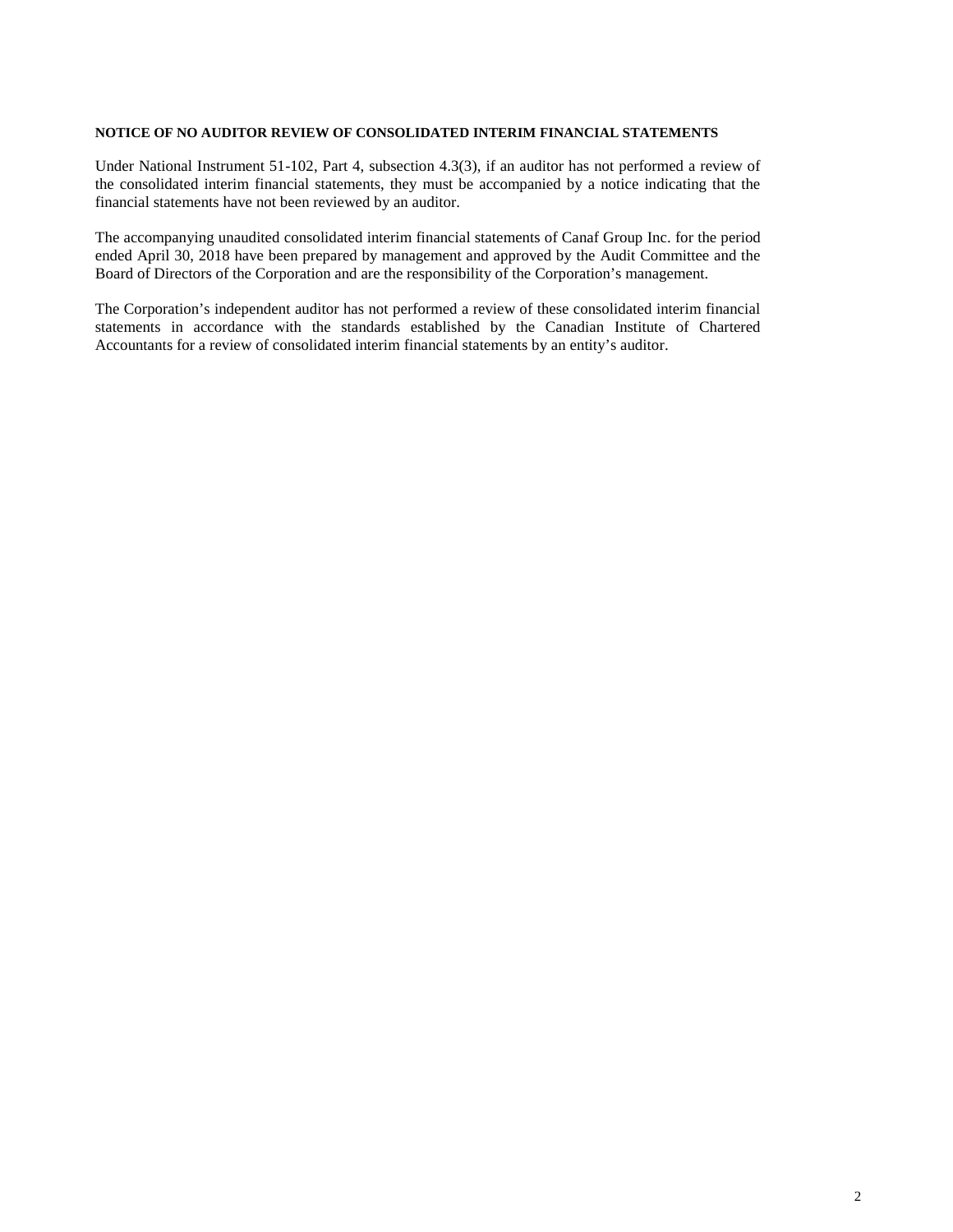### Consolidated Interim Statements of Financial Position

(Expressed in U.S. Dollars)

(Unaudited)

|                                                                | <b>Note</b> | 2018        | April 30, October 31,<br>2017 |
|----------------------------------------------------------------|-------------|-------------|-------------------------------|
|                                                                |             | \$          | \$                            |
| <b>ASSETS</b>                                                  |             |             |                               |
| <b>CURRENT</b>                                                 |             |             |                               |
| Cash                                                           |             | 315,407     | 453,609                       |
| <b>Trade Receivables</b>                                       | 14          | 3,604,555   | 1,314,828                     |
| Sales Tax Receivable                                           | 4           | 3,091       | 357                           |
| Inventories                                                    | 5           | 418,389     | 472,221                       |
| Prepaid Expense and Deposits                                   |             | 20,028      | 36,220                        |
|                                                                |             | 4,361,470   | 2,277,235                     |
| NON-CURRENT                                                    |             |             |                               |
| Property, Plant and Equipment                                  | 6           | 953,801     | 1,037,996                     |
| Intangible                                                     |             | 1           |                               |
|                                                                |             | 5,315,272   | 3,315,232                     |
| <b>LIABILITIES</b>                                             |             |             |                               |
| <b>CURRENT</b>                                                 |             |             |                               |
| Trade and Other Payables                                       | $\tau$      | 2,296,780   | 757,875                       |
| Sales Tax Payable                                              |             | 17,689      | 32,010                        |
| Income Taxes Payable                                           |             | 129,439     | 77,805                        |
| <b>Current Portion of Bank Loan</b>                            | 8           | 271,611     | 310,819                       |
|                                                                |             | 2,715,519   | 1,178,509                     |
| NON-CURRENT                                                    |             |             |                               |
| <b>Bank Loan</b>                                               | $8\,$       |             | 106,063                       |
| Deferred Tax Liability                                         |             |             | 122,022                       |
|                                                                |             | 2,715,519   | 1,406,594                     |
| <b>SHAREHOLDERS' EQUITY</b>                                    |             |             |                               |
| Share Capital                                                  | 9           | 8,079,463   | 8,079,463                     |
| Accumulated Other Comprehensive Loss -                         |             |             |                               |
| Foreign Currency Translation Reserve                           |             | (1,222,393) | (1,463,628)                   |
| Deficit                                                        |             | (4,257,317) | (4,707,197)                   |
|                                                                |             | 2,599,753   | 1,908,638                     |
|                                                                |             | 5,315,272   | 3,315,232                     |
| Nature of Operations (Note 1)<br>Economic Dependence (Note 14) |             |             |                               |

Commitment (Note 15) Segment Information (Note 16) Subsequent Event (Note 19)

The accompanying notes are an integral part of the consolidated financial statements.

Approved on Behalf of the Board:

*"Christopher Way" "Kevin Corrigan"* Christopher Way, Director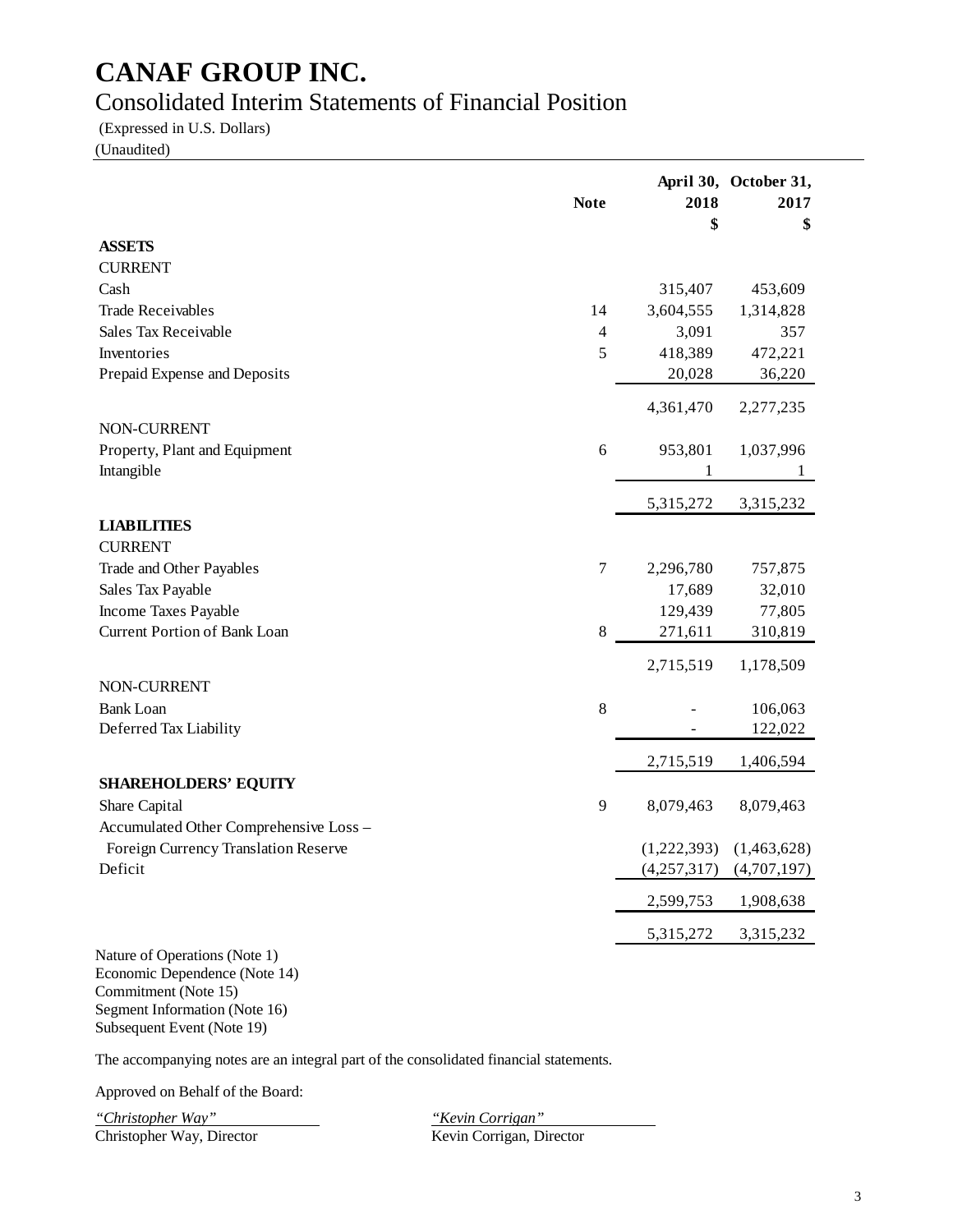### Consolidated Interim Statements of Comprehensive Loss

(Expressed in U.S. Dollars)

(Unaudited)

|                                                                                           |             | <b>Three Months Ended</b> |                         |                         | <b>Six Months Ended</b> |
|-------------------------------------------------------------------------------------------|-------------|---------------------------|-------------------------|-------------------------|-------------------------|
|                                                                                           | <b>Note</b> | April 30,<br>2018<br>\$   | April 30,<br>2017<br>\$ | April 30,<br>2018<br>\$ | April 30,<br>2017<br>\$ |
| <b>SALES</b>                                                                              |             |                           |                         |                         |                         |
| <b>COST OF SALES</b>                                                                      |             | 5,425,213<br>12 4,970,606 | 3,490,753<br>3,191,729  | 8,698,426<br>7,995,257  | 6,482,459<br>5,797,554  |
| <b>GROSS PROFIT</b>                                                                       |             | 454,607                   | 299,024                 | 703,169                 | 684,905                 |
| <b>EXPENSES</b>                                                                           |             |                           |                         |                         |                         |
| General and Administrative                                                                | 13          | 117,179                   | 103,052                 | 285,071                 | 207,630                 |
| Interest on Bank Loan                                                                     | 8           | 19,909                    | 14,336                  | 19,909                  | 29,658                  |
|                                                                                           |             | 137,088                   | 117,388                 | 304,980                 | 237,288                 |
| <b>INCOME BEFORE OTHER ITEM</b>                                                           |             | 317,519                   | 181,636                 | 398,189                 | 447,617                 |
| Interest Income                                                                           |             | 45,099                    | 4,207                   | 45,099                  | 9,181                   |
| <b>INCOME BEFORE INCOME TAXES</b>                                                         |             | 362,618                   | 185,843                 | 443,288                 | 456,798                 |
| Income Tax Recovery (Expense)                                                             |             | (99, 865)                 | 46,118                  | 6,592                   | (27, 146)               |
| <b>NET INCOME FOR THE PERIOD</b>                                                          |             | 262,753                   | 231,961                 | 449,880                 | 429,652                 |
| Foreign Currency Translation (Loss) Gain                                                  |             | (124, 454)                | 4,752                   | 241,235                 | 5,282                   |
| NET COMPREHENSIVE INCOME FOR THE YEAR                                                     |             | 138,299                   | 236,713                 | 691,115                 | 434,934                 |
| <b>BASIC AND DILUTED EARNINGS PER SHARE</b>                                               |             | 0.01                      | 0.00                    | 0.01                    | 0.01                    |
| <b>WEIGHTED AVERAGE NUMBER OF COMMON SHARES</b><br><b>OUTSTANDING - BASIC AND DILUTED</b> |             | 47,426,195                | 47,426,195              | 47,426,195              | 47,426,195              |

The accompanying notes are an integral part of the consolidated financial statements.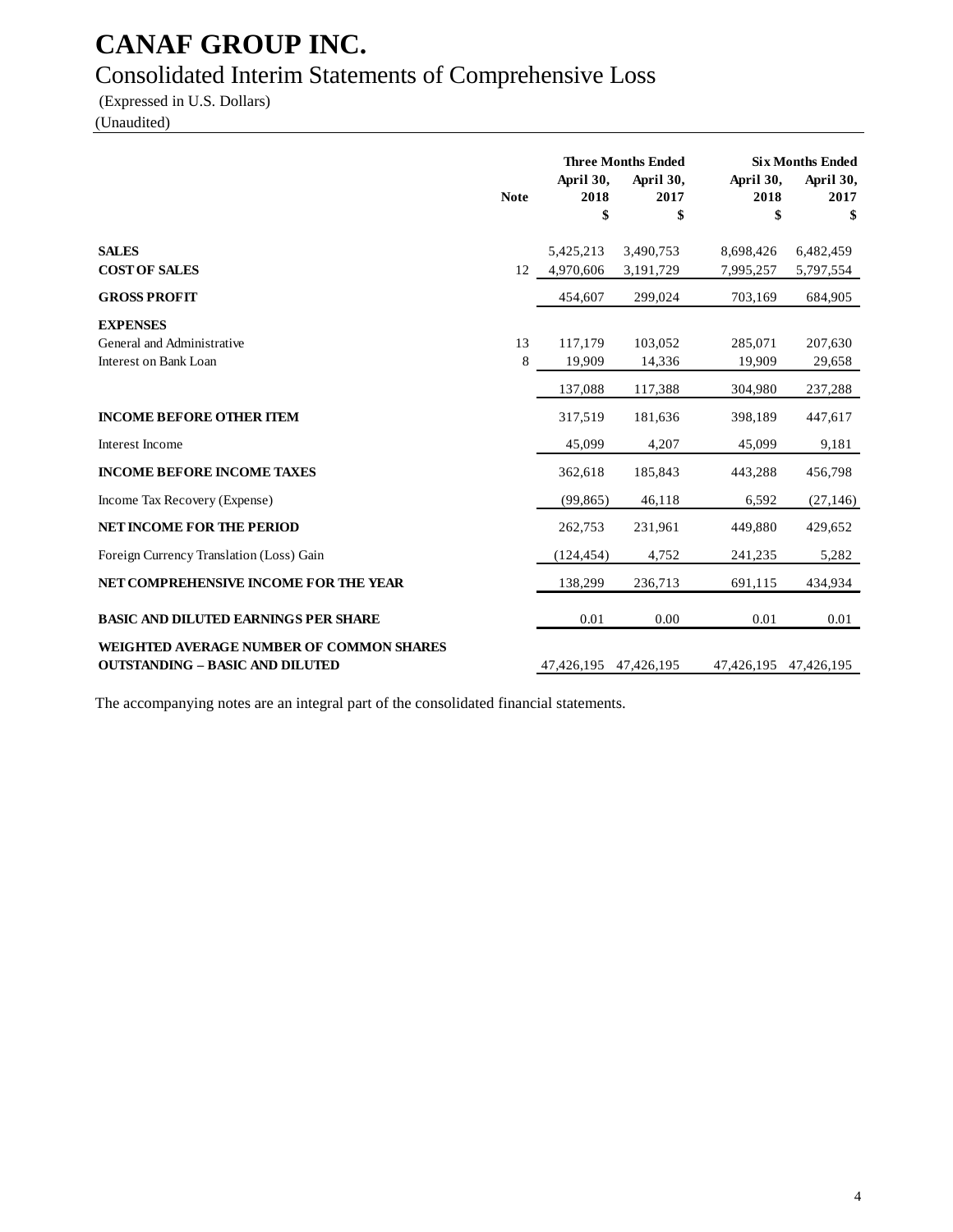### Consolidated Interim Statements of Changes in Equity

(Expressed in U.S. Dollars)

(Unaudited)

|                                                                | Number of  | \$        | <b>Foreign Currency</b><br><b>Common Shares</b> Share Capital Translation Reserve<br>\$ | Deficit<br>\$ | <b>Total Shareholders'</b><br><b>Equity</b><br>\$ |
|----------------------------------------------------------------|------------|-----------|-----------------------------------------------------------------------------------------|---------------|---------------------------------------------------|
| Balance, October 31, 2016                                      | 47,426,195 | 8,079,463 | (1,361,484)                                                                             | (5,249,005)   | 1,468,974                                         |
| Net Income for the Period<br>Foreign Currency Translation Gain |            |           | 530                                                                                     | 197,691       | 197,691<br>530                                    |
| Balance April 30, 2017                                         | 47,426,195 | 8,079,463 | (1,360,954)                                                                             | (5,051,314)   | 1,667,195                                         |
| Balance, October 31, 2017                                      | 47,426,195 | 8,079,463 | (1,463,628)                                                                             | (4,707,197)   | 1,908,638                                         |
| Net Income for the Period<br>Foreign Currency Translation Gain |            |           | 241,235                                                                                 | 449,880       | 449,880<br>241,235                                |
| <b>Balance April 30, 2018</b>                                  | 47,426,195 | 8,079,463 | (1,222,393)                                                                             | (4,257,317)   | 2,599,753                                         |

The accompanying notes are an integral part of the consolidated financial statements.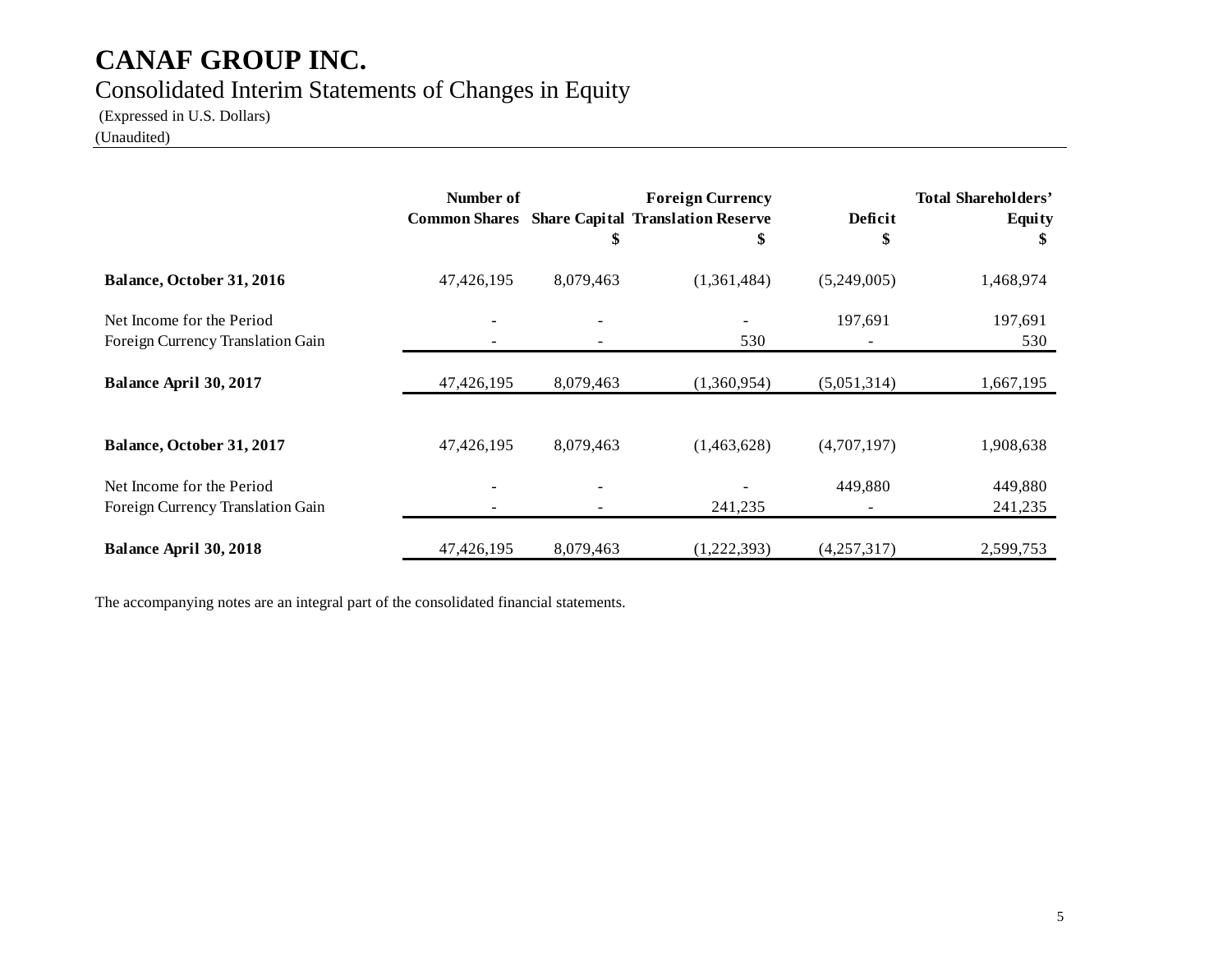### Consolidated Interim Statements of Cash Flows

For the Six Months Ended April 30, 2018 and 2017

(Expressed in U.S. Dollars) (Unaudited)

|                                                                        | <b>Note</b> | April 30,<br>2018<br>\$ | <b>Six Months Ended</b><br>April 30,<br>2017<br>\$ |
|------------------------------------------------------------------------|-------------|-------------------------|----------------------------------------------------|
| <b>CASH PROVIDED BY (USED FOR):</b>                                    |             |                         |                                                    |
| <b>OPERATING ACTIVITIES</b><br>Net Income for the Period               |             | 449,880                 | 429,652                                            |
| Non-Cash Items<br>Depreciation – Cost of Sales                         |             | 207,044                 | 193,126                                            |
| Change in Non-Cash Working Capital Accounts                            | 11          | 656,924<br>(768, 241)   | 622,778<br>(683,313)                               |
|                                                                        |             | (111, 317)              | (60, 535)                                          |
| <b>FINANCING ACTIVITY</b><br>Principal Repayments of Bank Loan         |             | (145,271)               | (141,950)                                          |
| <b>INVESTING ACTIVITY</b><br>Purchase of Property, Plant and Equipment |             | (122, 849)              | (189, 932)                                         |
|                                                                        |             |                         |                                                    |
| <b>INCREASE (DECREASE) IN CASH</b>                                     |             | (379, 437)              | (392, 417)                                         |
| Effect of Exchange Rate Changes on Cash                                |             | 241,235                 | 5,282                                              |
| Cash, Beginning of the Period                                          |             | 453,609                 | 380,562                                            |
| <b>CASH, END OF THE PERIOD</b>                                         |             | 315,407                 | (6,573)                                            |

Supplemental Cash Flow Information (Note 11)

The accompanying notes are an integral part of the consolidated financial statements.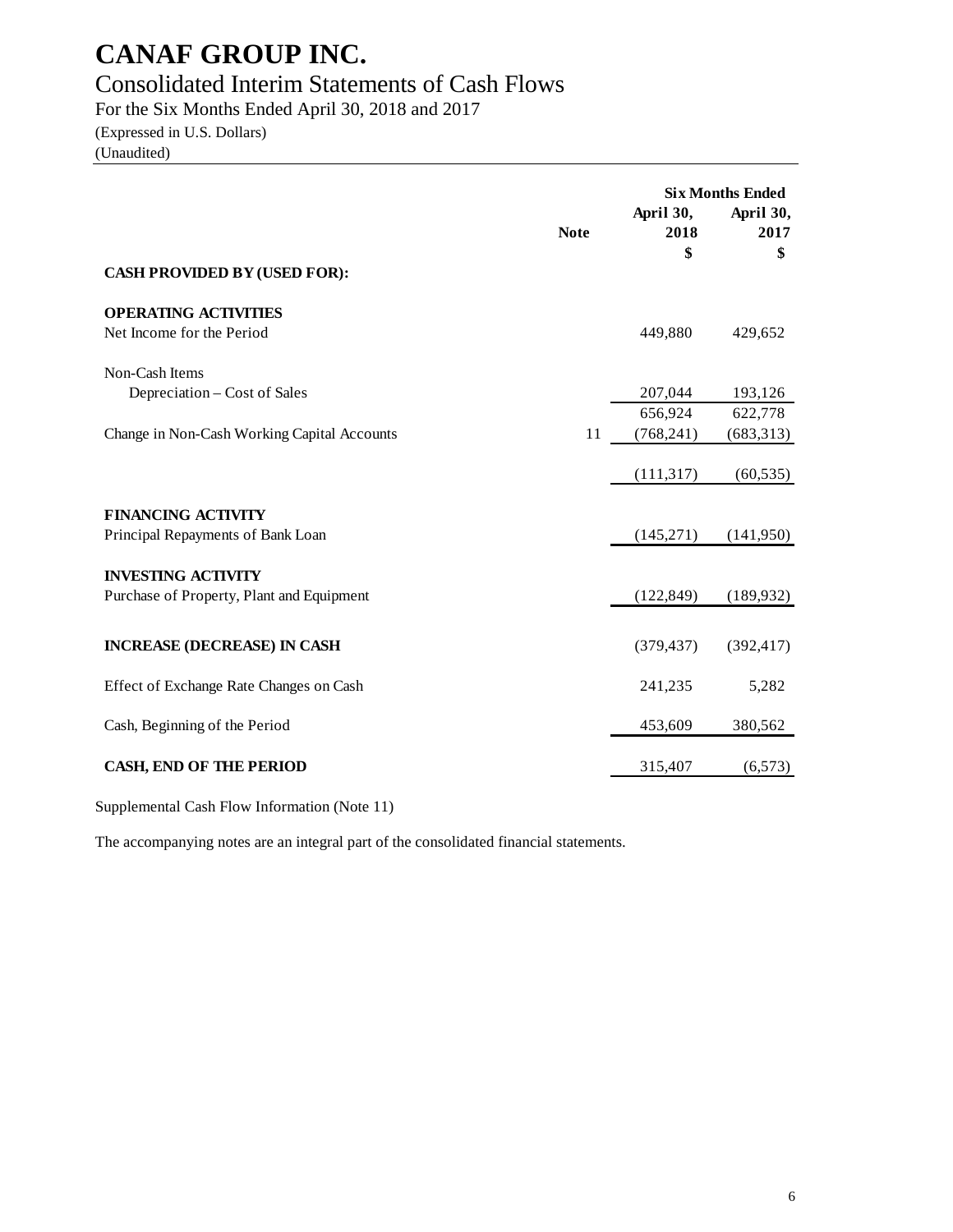### Notes to the Interim Consolidated Financial Statements

For the Six Months Ended April 30, 2018 and 2017

(Expressed in U.S. Dollars)

(Unaudited)

#### **NOTE 1 – NATURE OF OPERATIONS**

Canaf Group Inc. (the "Corporation") is incorporated in the Province of Alberta and owns and operates a coal processing plant in South Africa which processes coal and coal products into calcine, a coke substitute with a high carbon content.

The head office, principal address, and records office of the Corporation are located at Suite 500 – 666 Burrard Street, Vancouver, British Columbia, Canada, V6C 3P6.

These consolidated financial statements have been prepared in accordance with International Financial Reporting Standards ("IFRS") on the basis that the Corporation is a going concern and will be able to meet its obligations and continue its operations for its next fiscal year.

The Corporation's ability to continue as a going concern is dependent upon its ability to generate profitable operations from its coal processing business. Sales of the Corporation are substantially derived from two customers, and as a result, the Corporation is economically dependent on these customers (Note 14). The Corporation is dependent on the operating cash flows from its coal processing business and the financial support of its shareholders and related parties to finance its operations and to discharge liabilities in the normal course of business. Loss of a customer or reduced sales from a customer may have a material adverse effect on the Corporation's financial condition.

The Corporation has working capital of \$1,645,951 as at April 30, 2018 (as at year end October 31, 2017 - \$1,098,726). Management believes that the Corporation has sufficient cash resources to meet its obligations for at least 12 months from the end of the reporting period.

#### **NOTE 2 – SIGNIFICANT ACCOUNTING POLICIES**

#### **a) Statement of Compliance**

The consolidated interim financial statements have been prepared in accordance to IAS 34 Interim Financial Reporting using accounting policies consistent with the International Financial Reporting Standards ("IFRSs") issued by the International Accounting Standards Board ("IASB") and Interpretations of the International Financial Reporting Interpretations Committee ("IFRIC").

These consolidated financial statements were approved and authorized for issue by the Board of Directors on June 27, 2018.

#### **b) Basis of Preparation**

These consolidated interim financial statements have been prepared on a historical cost basis. Cost is the fair value of the consideration given in exchange for net assets. These consolidated interim financial statements do not include all the information required for full annual financial statements. The consolidated interim financial statements should be read in conjunction with the Corporation's annual financial statements for the year ended October 31, 2017. The accounting policies, methods of computation and presentation applied in these financial statements are consistent with those of the previous financial year.

#### **NOTE 3 – ACCOUNTING STANDARDS ISSUED BUT NOT YET EFFECTIVE**

There are no new accounting standards, amendments to standards, and interpretations have been issued but not yet effective up the date of issuance of the Corporation's consolidated financial statements not yet effective that the Corporation intends to adopt when they becomes effective.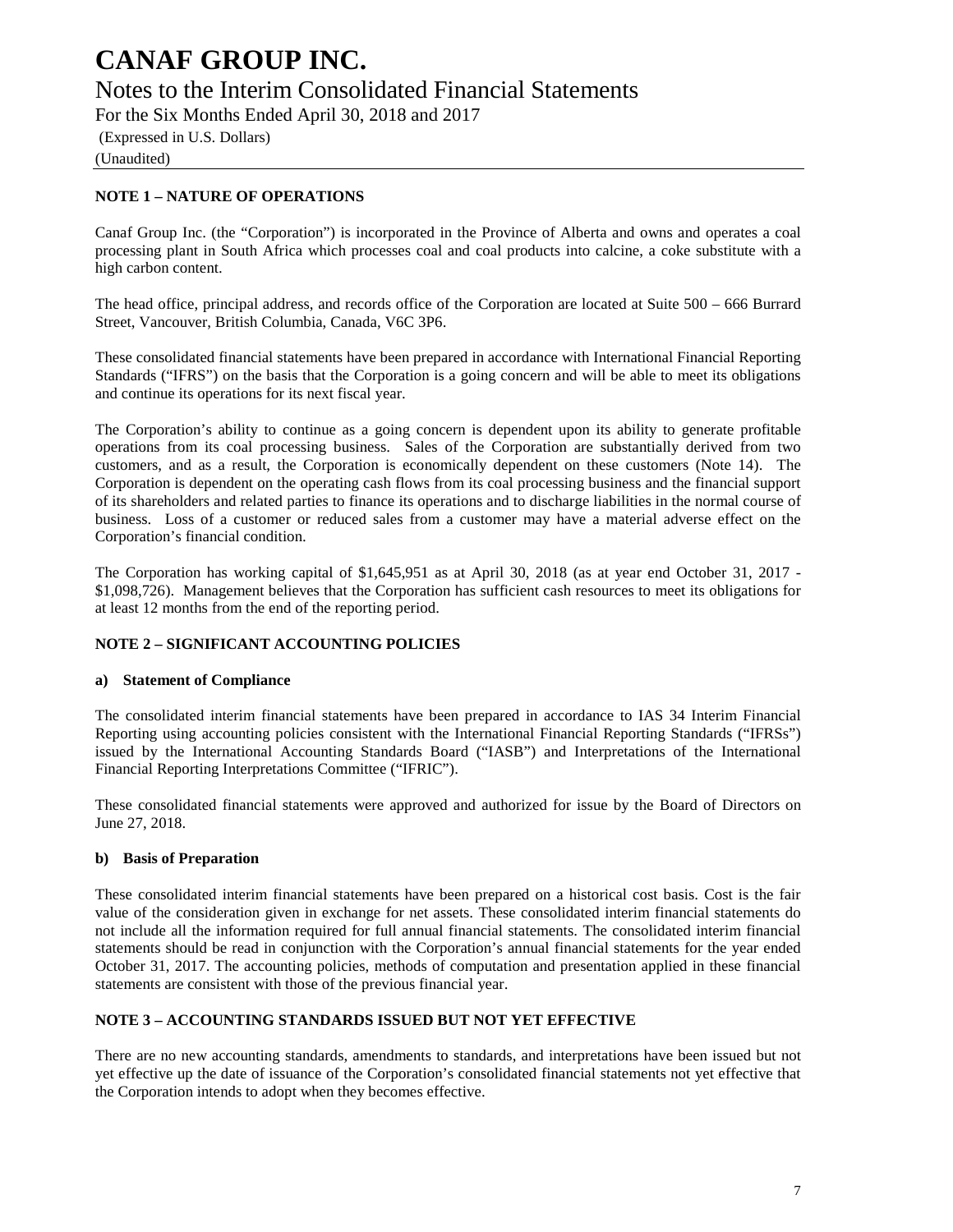### Notes to the Interim Consolidated Financial Statements

For the Six Months Ended April 30, 2018 and 2017

(Expressed in U.S. Dollars)

(Unaudited)

#### **NOTE 4 – SALES TAX (PAYABLE) RECEIVABLE**

|                                                    | April 30,<br>2018<br>\$ | October 31,<br>2017<br>S |
|----------------------------------------------------|-------------------------|--------------------------|
| South African Value-Added Tax (Payable) Receivable | (17,689)                | (32,010)                 |
| Canadian Goods and Services Tax Receivable         | 3,091                   | 357                      |
|                                                    | (14,598)                | (31,653)                 |
|                                                    |                         |                          |
| <b>NOTE 5 - INVENTORIES</b>                        |                         |                          |
| <b>Raw Materials</b>                               | 380,999                 | 369,351                  |
| Finished Goods – Calcine                           | 37,390                  | 102,870                  |
|                                                    | 418,389                 | 472.221                  |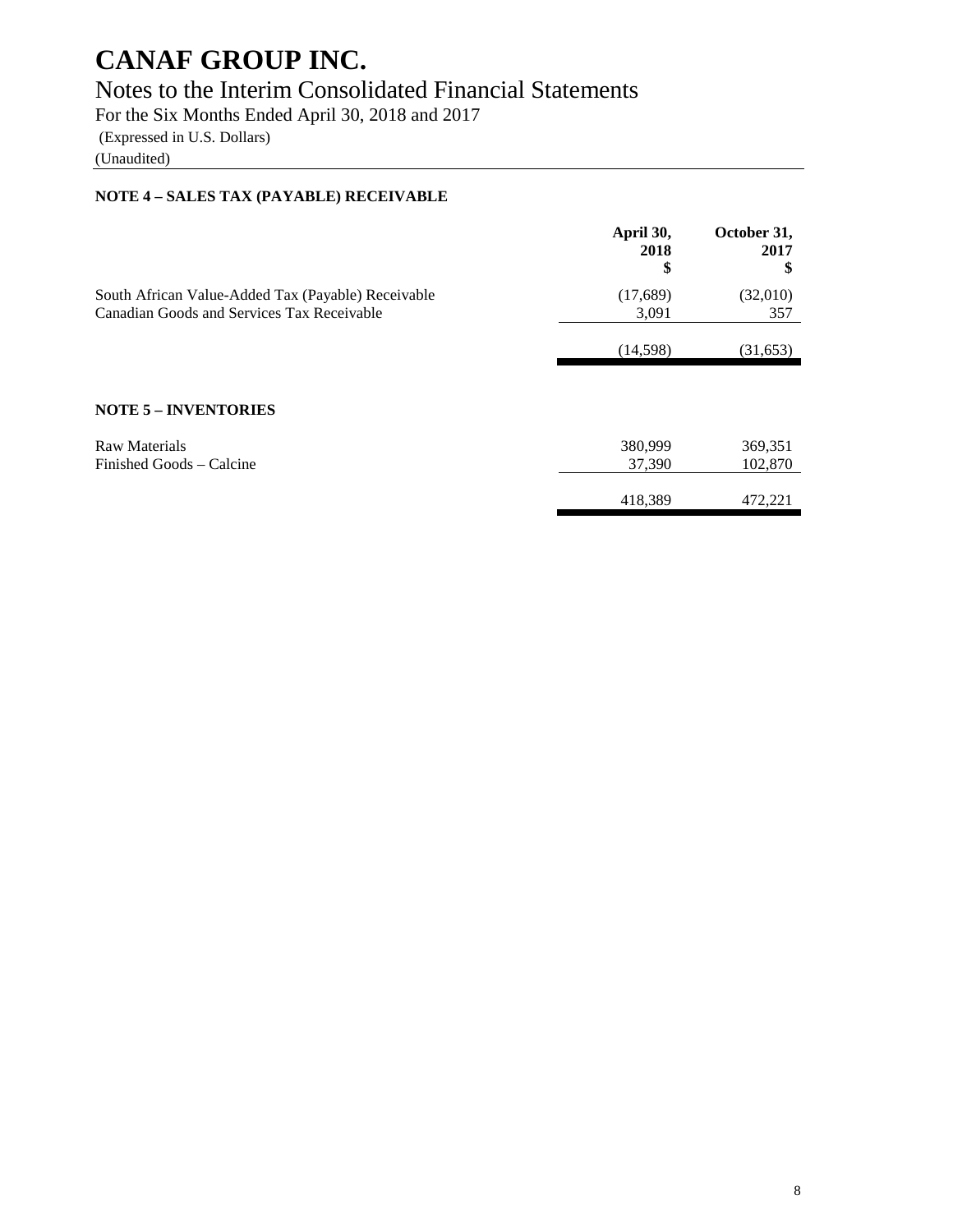### Notes to the Interim Consolidated Financial Statements

For the Six Months Ended April 30, 2018 and 2017

(Expressed in U.S. Dollars)

(Unaudited)

#### **NOTE 6 – PROPERTY, PLANT AND EQUIPMENT**

|                                                                                 |                          |                   | Computer             | Leaseholds                   |                        | Office Furniture &                         | <b>Plant</b> and                |                          |                                 |
|---------------------------------------------------------------------------------|--------------------------|-------------------|----------------------|------------------------------|------------------------|--------------------------------------------|---------------------------------|--------------------------|---------------------------------|
|                                                                                 | Land                     | <b>Building</b>   |                      | <b>Equipment mprovements</b> | Equipment              | Fittings                                   | Equipment                       | <b>Vehicles</b>          | <b>Total</b>                    |
|                                                                                 | \$                       | \$                | \$                   | \$                           | \$                     | \$                                         | \$                              | \$                       | \$                              |
| <b>COST</b>                                                                     |                          |                   |                      |                              |                        |                                            |                                 |                          |                                 |
| <b>Balance October 31, 2016</b>                                                 | 7,423                    | 76,115            | 15,971               | 170,873                      | 12,192                 |                                            | 4,711,642                       | 101,159                  | 5,095,375                       |
| Additions<br>Foreign Currency Translation                                       | $\overline{\phantom{a}}$ | 89.602<br>(9,008) | 598<br>(792)         | (8,112)                      | 1.681<br>(861)         | 3,323                                      | 88.018<br>(144, 256)            | 38,944<br>(4,882)        | 222,166<br>(167, 911)           |
| <b>Balance October 31, 2017</b>                                                 | 7,423                    | 156,709           | 15,777               | 162,761                      | 13,012                 | 3,323                                      | 4,655,404                       | 135,221                  | 5,149,630                       |
| Additions<br>Foreign Currency Translation                                       | $\blacksquare$           | (83, 565)         | 1,387<br>710         | 21,636                       | 1,730                  | 955<br>442                                 | 78,053<br>380,547               | 12,063                   | 80,395<br>333,563               |
| Balance April 30, 2018                                                          | 7,423                    | 73,144            | 17,874               | 184,397                      | 14,742                 | 4,720                                      | 5,114,004                       | 147,284                  | 5,563,588                       |
| <b>ACCUMULATED DEPRECIATION</b>                                                 |                          |                   |                      |                              |                        |                                            |                                 |                          |                                 |
| <b>Balance October 31, 2016</b>                                                 |                          | 6,597             | 15,172               | 163,132                      | 10,914                 | $\overline{\phantom{a}}$                   | 3,566,537                       | 76,332                   | 3,838,684                       |
| Depreciation<br>Foreign Currency Translation                                    |                          | 3,329<br>(501)    | 382<br>(742)         | 7,296<br>(8,155)             | 1,113<br>(581)         | $\overline{\phantom{a}}$<br>$\blacksquare$ | 363,989<br>(105, 424)           | 14,576<br>(2, 332)       | 390,685<br>(117, 735)           |
| <b>Balance October 31, 2017</b><br>Depreciation<br>Foreign Currency Translation |                          | 9,425<br>(9,425)  | 14,812<br>414<br>639 | 162,273<br>277<br>21,571     | 11,446<br>238<br>1,314 | $\sim$<br>230<br>207                       | 3,825,102<br>195,290<br>272,209 | 88,576<br>9,319<br>5,870 | 4,111,634<br>205,768<br>292,385 |
| Balance April 30, 2018                                                          |                          | $\blacksquare$    | 15,865               | 184,121                      | 12,998                 | 437                                        | 4,292,601                       | 103,765                  | 4,609,787                       |
| <b>NET BOOK VALUE</b><br><b>Balance October 31, 2017</b>                        | 7,423                    | 147,284           | 965                  | 488                          | 1,566                  | 3,323                                      | 830,302                         | 46,645                   | 1,037,996                       |
| Balance April 30, 2018                                                          | 7,423                    | 73,144            | 2,009                | 276                          | 1,744                  | 4,283                                      | 821,403                         | 43,519                   | 953,801                         |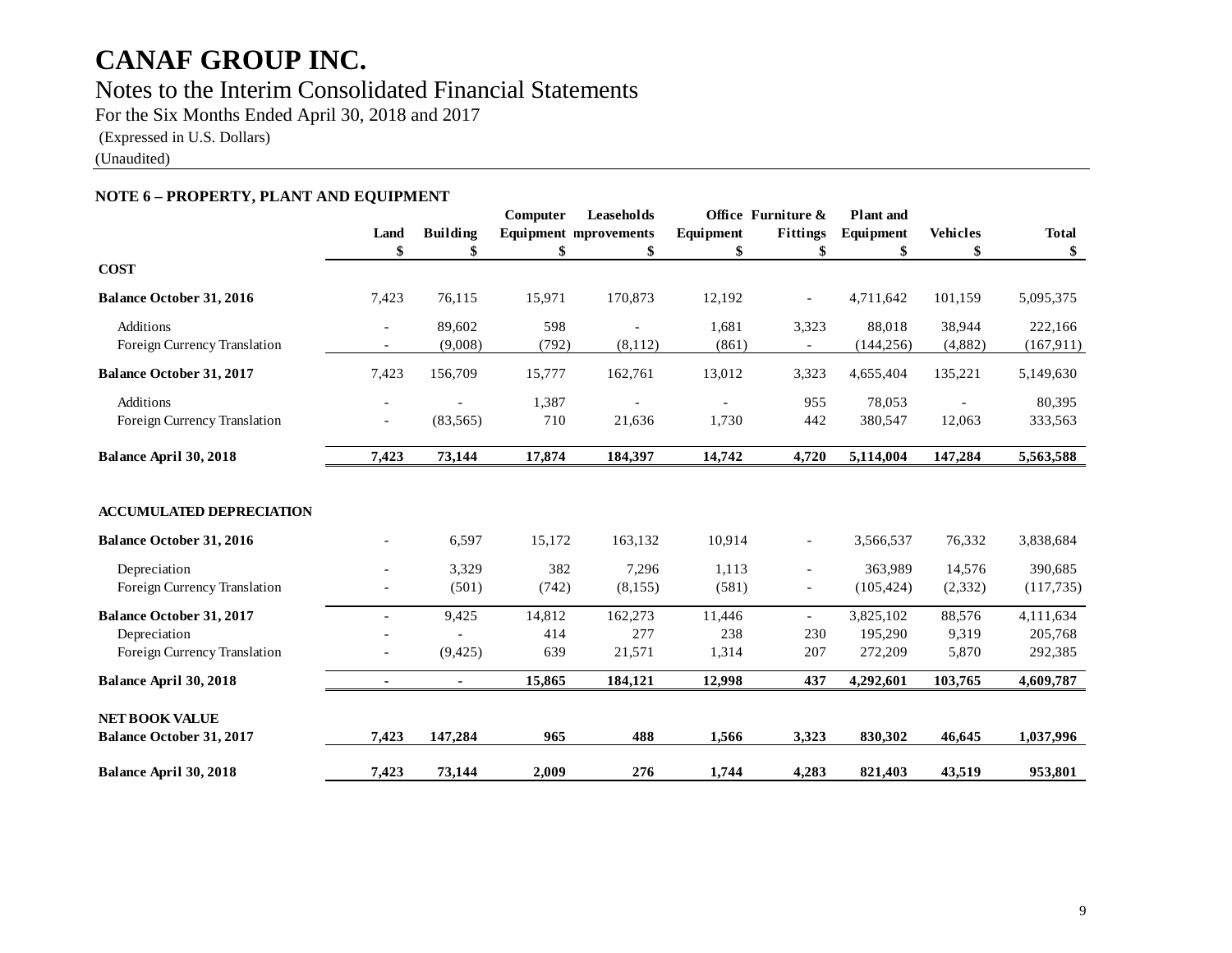### Notes to the Interim Consolidated Financial Statements

For the Six Months Ended April 30, 2018 and 2017

(Expressed in U.S. Dollars)

(Unaudited)

| <b>NOTE 7 - TRADE AND OTHER PAYABLES</b>         |                         |                           |
|--------------------------------------------------|-------------------------|---------------------------|
|                                                  | April 30,<br>2018<br>\$ | October 31,<br>2017<br>\$ |
| <b>Trade Payables</b>                            | 2,229,296               | 706,085                   |
| Payroll Payable                                  | 31,484                  | 27,790                    |
| <b>Accrued Liability</b>                         | 36,000                  | 24,000                    |
|                                                  | 2,296,780               | 757,875                   |
| <b>NOTE 8 - BANK LOAN</b>                        | April 30,<br>2018<br>\$ | October 31,<br>2017<br>\$ |
| <b>Bank Loan</b><br><b>Less: Current Portion</b> | 271,611<br>(271,611)    | 416,882<br>(310,819)      |
|                                                  |                         | 106,063                   |

The bank loan bears interest at 10.25% per annum, matures on January 7, 2019, and is secured by the Corporation's furnace acquired with the proceeds from the loan. The bank loan is repayable in blended monthly payments of Rand 391,624 (\$31,558 translated at April 30, 2018 exchange rate). During the six months ended April 30, 2018, interest expense was \$19,909 (April 30, 2017 - \$29,658).

#### **NOTE 9 – SHARE CAPITAL**

The Corporation is authorized to issue an unlimited number of common shares without par value. As at April 30, 2018, the Corporation had 47,426,195 common shares issued and outstanding as presented in the consolidated statements of changes in shareholders' equity. There are no stock options and share purchase warrants outstanding as at April 30, 2018 and 2017.

#### **NOTE 10 – RELATED PARTY TRANSACTIONS**

In addition to those transactions disclosed elsewhere in these consolidated financial statements, the Corporation has amounts owed to the following related parties:

- a) During the six months ended April 30, 2018, the Corporation incurred professional fees of \$25,088 (2017 \$20,282) to an Officer and Director and a former Officer and Director of the Corporation for administration and bookkeeping services.
- b) During the April 30 months ended April 30, 2018, the Corporation incurred consulting fees of \$47,271 (2017 – \$32,984) to an Officer (also a Director) of the Corporation for administration and management services.
- c) During the six months ended April 30, 2018, the Corporation incurred management fees of \$69,708 (2017 \$62,633) to three Directors of the Corporation for administration and management services in relation to the Corporation's coal processing business in South Africa.

All related party transactions were in the normal course of operations and were measured at the exchange value, which represented the amount of consideration established and agreed to by the related parties.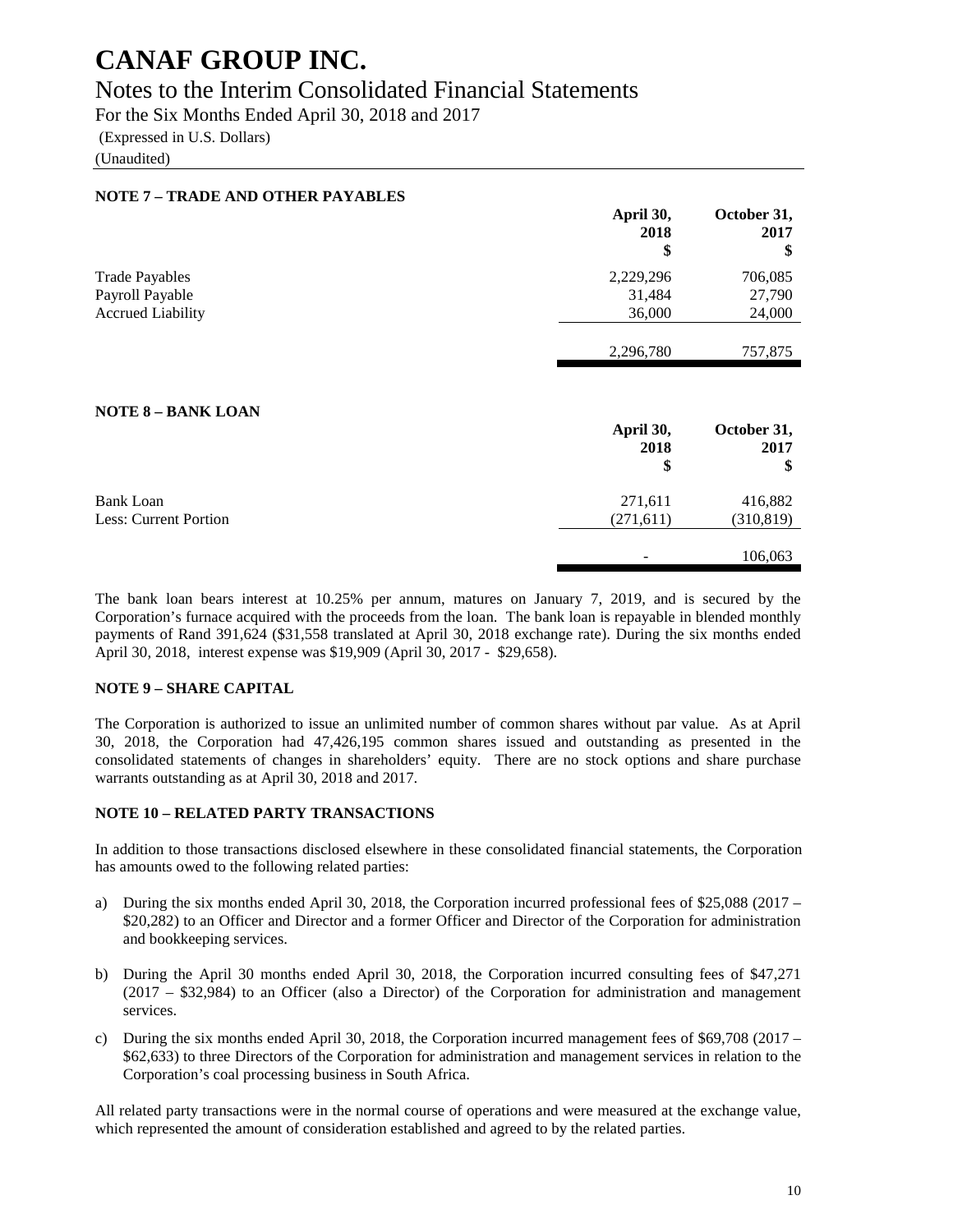### Notes to the Interim Consolidated Financial Statements

For the Six Months Ended April 30, 2018 and 2017 (Expressed in U.S. Dollars) (Unaudited)

#### **NOTE 11 – SUPPLEMENTAL CASH FLOW INFORMATION**

#### **a) Change in Non-Cash Working Capital Accounts**

|    |                                 | <b>Six Months Ended</b> |             |
|----|---------------------------------|-------------------------|-------------|
|    |                                 | April 30,               | April 30,   |
|    |                                 | 2018                    | 2017        |
|    |                                 | \$                      | \$          |
|    | <b>Trade Receivables</b>        | (2,289,727)             | (1,855,614) |
|    | Income Taxes Receivable         |                         |             |
|    | Sales Tax Receivable            | (2,734)                 | 16,399      |
|    | Inventories                     | 53,832                  | (138,667)   |
|    | Prepaid Expense and Deposits    | 16,192                  | (7, 974)    |
|    | Trade and Other Payables        | 1,538,905               | 1,244,771   |
|    | Sales Tax Payable               | (14,321)                | 27,511      |
|    | Income Taxes Payable/(Deferred) | 51,634                  | 30,261      |
|    | Deferred Tax Liability          | (122, 022)              |             |
|    |                                 | (768, 241)              | (683,313)   |
| b) | <b>Other Items</b>              |                         |             |
|    | <b>Interest Paid</b>            | (19,909)                | 14,336      |
|    | <b>Interest Received</b>        | 39,078                  | 4,207       |
|    | Income Tax Paid                 | (63,796)                |             |

#### **NOTE 12 – COST OF SALES**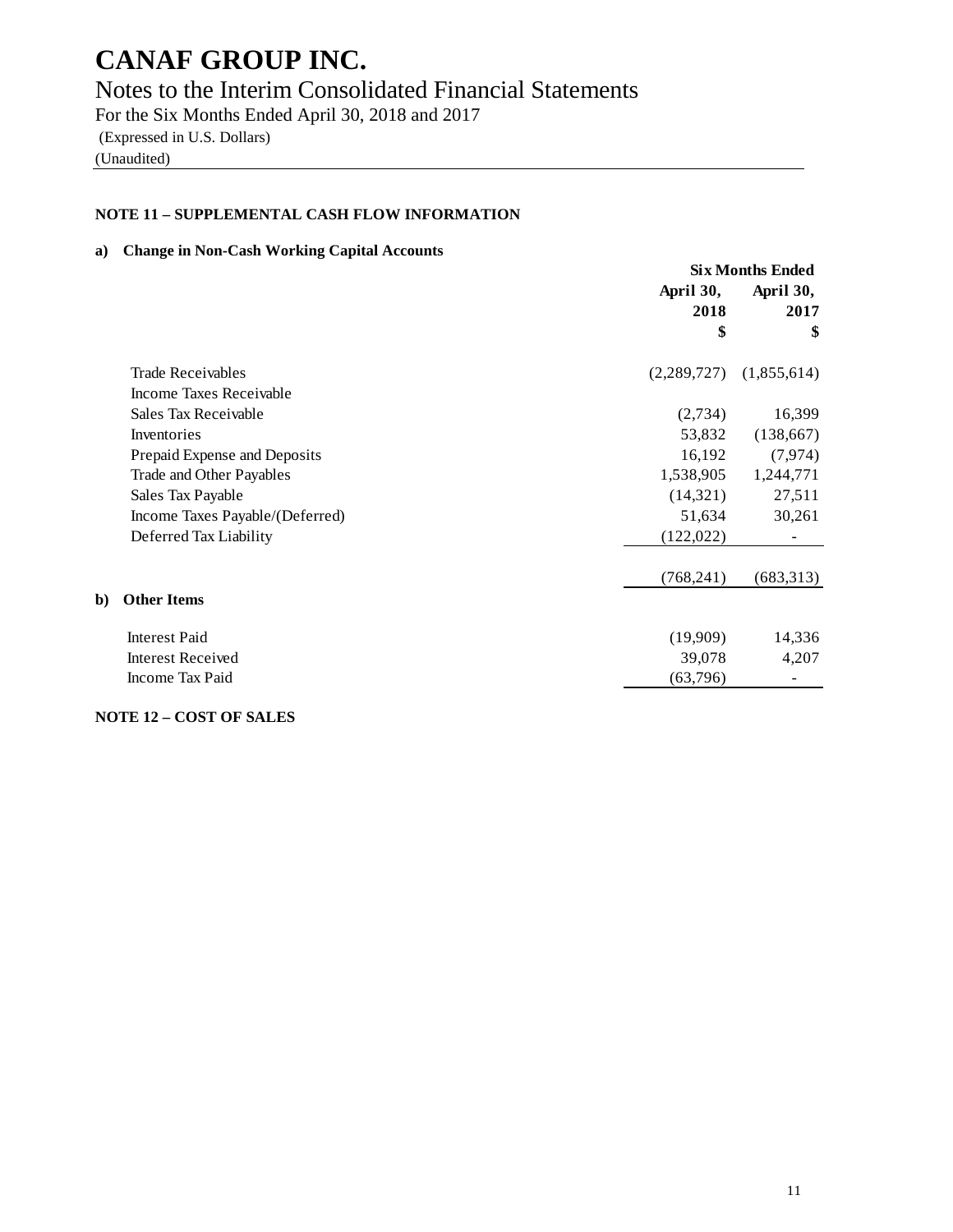### Notes to the Interim Consolidated Financial Statements

For the Six Months Ended April 30, 2018 and 2017

(Expressed in U.S. Dollars)

(Unaudited)

|                                         | April 30,<br>2018<br>\$ | April 30,<br>2017<br>\$ | April 30,<br>2018<br>\$ | April 30,<br>2017<br>\$ |
|-----------------------------------------|-------------------------|-------------------------|-------------------------|-------------------------|
| Inventories, Beginning of the Year      | 895,361                 | 403,329                 | 472,221                 | 403,329                 |
| Analysis Fees                           | 1,751                   | 6,954                   | 4,185                   | 13,500                  |
| Depreciation                            | 109,758                 | 98,293                  | 205,768                 | 193,126                 |
| Electricity                             | 152,183                 | 146,832                 | 257,597                 | 180,096                 |
| Fuel, Oil and Lubricants                | 12,352                  | 8,117                   | 22,275                  | 25,856                  |
| <b>Machinery Rental</b>                 | 152,155                 | 91,033                  | 256,335                 | 187,449                 |
| <b>Medical Expenses</b>                 | 4,721                   | 3,550                   | 6,477                   | 3,761                   |
| <b>Product Purchases</b>                | 3,471,711               | 2,620,165               | 6,179,656               | 4,604,461               |
| Professional and Project Management Fee | 4,257                   | 8,951                   | 5,550                   | 12,407                  |
| Protective Clothing                     | 2,689                   | 3,155                   | 5,099                   | 4,812                   |
| Provident Fund                          | 3,402                   | 3,038                   | 6,483                   | 5,975                   |
| Repairs and Maintenance                 | 171,427                 | 84,255                  | 264,213                 | 166,275                 |
| Salaries and Benefits                   | 101,271                 | 91,111                  | 207,473                 | 193,873                 |
| Transportation                          | 305,957                 | 174,898                 | 520,314                 | 344,630                 |
| Foreign Exchange Gain/Loss              |                         | (9,956)                 |                         |                         |
| Inventories, End of the Year            | (418, 389)              | (541, 996)              | (418, 389)              | (541, 996)              |
|                                         | 4,970,606               | 3,191,729               | 7,995,257               | 5,797,554               |

#### **NOTE 13 – GENERAL AND ADMINISTRATIVE EXPENSES General and admin expenses**

|                                        | <b>Three Months Ended</b><br>April 30, |         |         | <b>Six Months Ended</b> |
|----------------------------------------|----------------------------------------|---------|---------|-------------------------|
|                                        |                                        |         |         | April 30,               |
|                                        | 2018                                   | 2017    | 2018    | 2018                    |
|                                        | \$                                     | \$      | \$      | \$                      |
| <b>Bank Charges and Interest</b>       | 1,301                                  | 704     | 2,314   | 1,439                   |
| <b>Bad Debts</b>                       |                                        | 6,595   |         | 6,595                   |
| <b>Consulting Fees</b>                 | 19,513                                 | 16,411  | 47,272  | 32,984                  |
| <b>Management Fees</b>                 | 31,627                                 | 27,461  | 69,708  | 62,663                  |
| Office, Insurance and Sundry           | 19,176                                 | 13,071  | 42,985  | 30,437                  |
| <b>Professional Fees</b>               | 7,059                                  | 17,367  | 25,088  | 41,054                  |
| Promotion                              |                                        | 225     |         | 389                     |
| Telephone                              | 3,610                                  | 3,995   | 6,994   | 8,106                   |
| Transfer Agent and Filing Fees         | 8,071                                  | 6,447   | 8,734   | 6,738                   |
| Depreciation - Building                | 431                                    |         | 1,276   |                         |
| Travel                                 | 8,379                                  | 10,776  | 23,331  | 17,225                  |
| Broad-Based Black Economic Empowerment | 10,757                                 |         | 39,014  |                         |
| Depreciation                           | 431                                    |         | 1,276   |                         |
| <b>Audit Fees</b>                      | 6,824                                  |         | 17,079  |                         |
|                                        | 117,179                                | 103,052 | 285,071 | 207,630                 |

#### **NOTE 14 – ECONOMIC DEPENDENCE**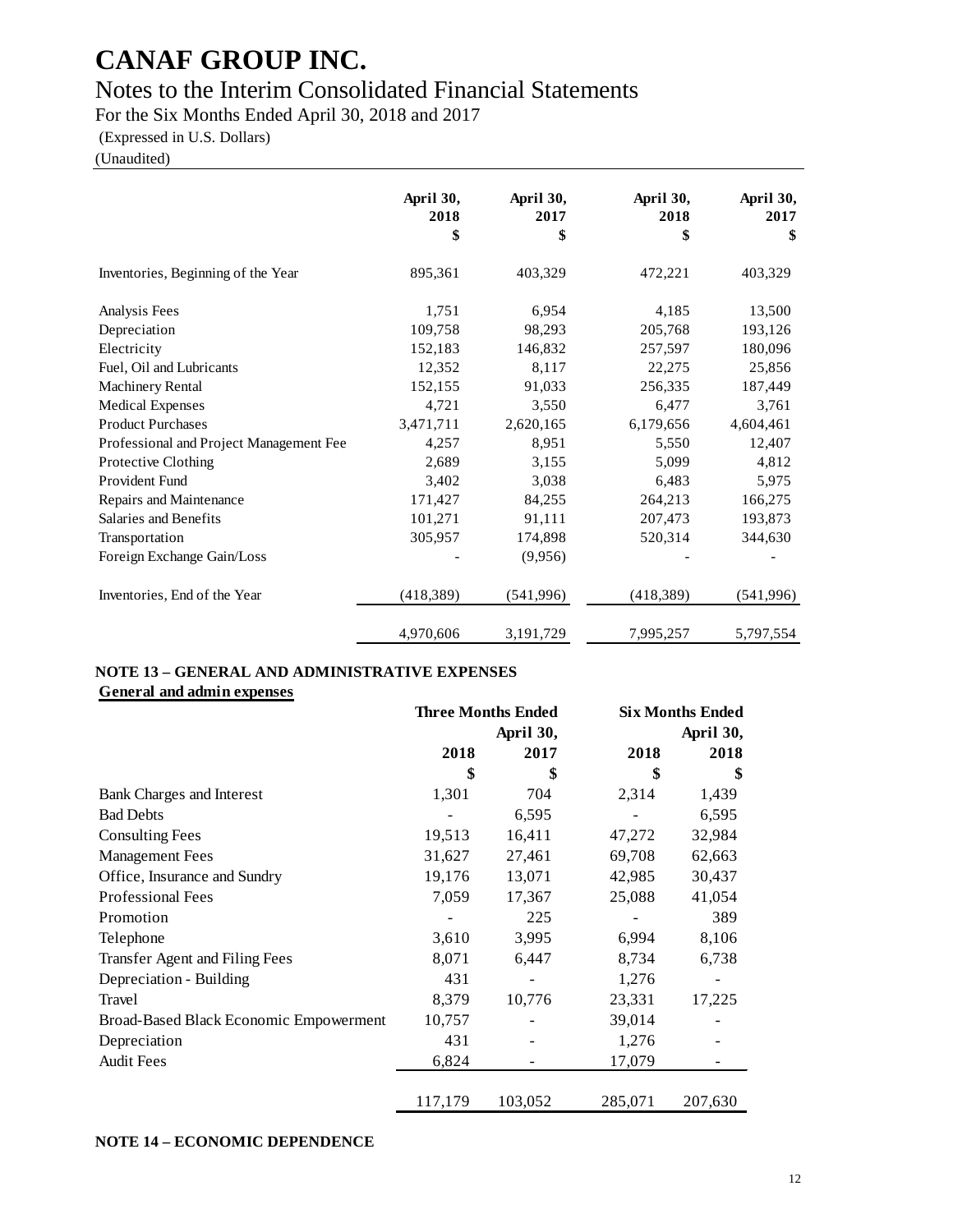Notes to the Interim Consolidated Financial Statements

For the Six Months Ended April 30, 2018 and 2017

(Expressed in U.S. Dollars)

(Unaudited)

Sales from the Corporation's South African coal processing business are substantially derived from two customers and as a result, the Corporation is economically dependent on these customers. The Corporation's exposure to credit risk is limited to the carrying value of its accounts receivable.

#### **NOTE 15 – COMMITMENT**

The Corporation has an agreement to lease premises for Quantum's coal processing plant in South Africa for a term of ten years, expiring on December 31, 2020. The agreement offers the Corporation, in lieu of rent, feedstock coal to be delivered to its adjacent premises, which it purchases at market price. Should the Corporation decide to purchase feedstock coal from an alternative supplier which the lessor is otherwise able to provide, then a monthly rent of Rand 200,000 (\$14,888) is payable. During May 2018, the Corporation agreed news terms with the lessor to pay a revised monthly rent of Rand 35,000, given the fact that the lessor has been unable to supply feedstock coal to Quantum since August 2018. The new agreed terms are valid until December 31, 2018, after which new or extended terms will be agreed.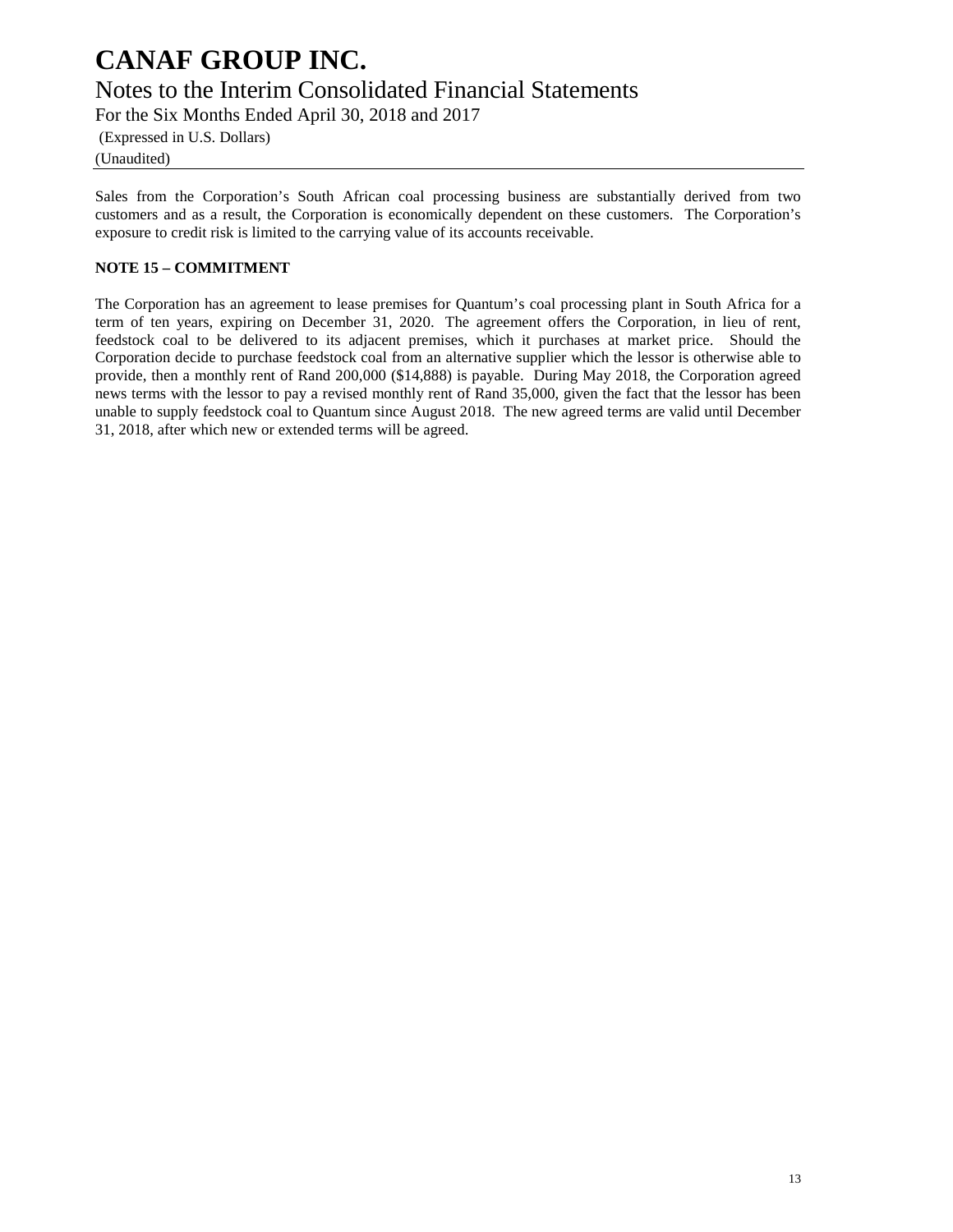### Notes to the Interim Consolidated Financial Statements

For the Six Months Ended April 30, 2018 and 2017 (Expressed in U.S. Dollars)

(Unaudited)

#### **NOTE 16 – SEGMENT INFORMATION**

The Corporation operates in two reportable operating segments: the head office operations in Canada and the coal processing business in South Africa.

|                                           | Canada     | <b>South Africa</b> | <b>Total</b> |
|-------------------------------------------|------------|---------------------|--------------|
|                                           | \$         |                     | \$           |
| April 30, 2018                            |            |                     |              |
| Net (Loss) Income for the Period          | (111, 512) | 561,392             | 449,880      |
| Revenues (Note 16)                        |            | 8,698,426           | 8,698,426    |
| <b>Gross Profit</b>                       |            | 703,169             | 703,169      |
| General and Administrative                | (111, 512) | (32,209)            | (79, 303)    |
| Depreciation – Cost of Sales              |            | (205,768)           | (205,768)    |
| Interest Expense (Note 13)                |            | (19,909)            | (19,909)     |
| Interest Income                           |            | 45,099              | 45,099       |
| Deferred Income Tax Recovery (Note 12(a)) |            | 6,592               | 6,592        |
| <b>Current Assets</b>                     | 94,766     | 4,266,704           | 4,361,470    |
| Property, Plant and Equipment (Note 7)    |            | 953,801             | 953,801      |
| <b>Intangible Assets</b>                  |            | 1                   | 1            |
|                                           |            |                     |              |
| <b>Total Assets</b>                       | 94,766     | 5,220,506           | 5,315,272    |
| October 31, 2017                          |            |                     |              |
| Net Loss for the Year                     | (171, 119) | 712,927             | 541,808      |
| Revenues                                  |            | 10,699,117          | 10,699,117   |
| <b>Gross Profit</b>                       |            | 1,223,110           | 1,223,110    |
| Depreciation – Cost of Sales              |            | 390,685             | 390,685      |
| <b>Interest Expense</b>                   |            | 86,837              | 86,837       |
| <b>Current Income Taxes Expense</b>       |            | 82,445              | 82,445       |
| Deferred Income Taxes Expense             |            | 112,031             | 112,031      |
| <b>Current Assets</b>                     | 100,322    | 2,176,913           | 2,277,235    |
| Property, Plant and Equipment (Note 6)    |            | 953,801             | 1,037,996    |
| <b>Intangible Assets</b>                  |            | 1                   | 1            |
| <b>Total Assets</b>                       | 100,322    | 3,130,715           | 3,315,232    |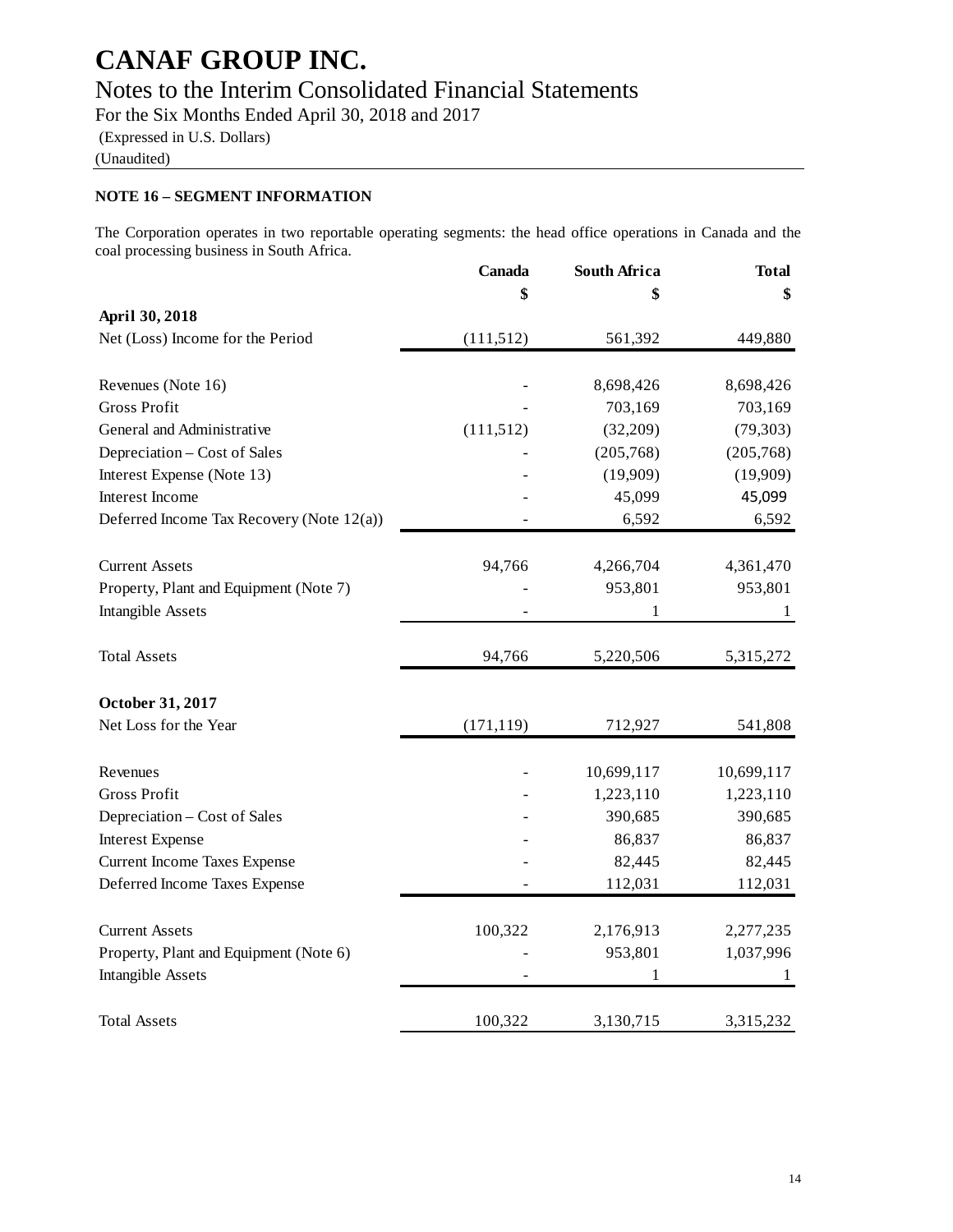Notes to the Interim Consolidated Financial Statements

For the Six Months Ended April 30, 2018 and 2017

(Expressed in U.S. Dollars)

(Unaudited)

#### **NOTE 17 – CAPITAL RISK MANAGEMENT**

The Corporation's objectives in managing its capital are to ensure adequate resources are available to fund its coal processing business in South Africa, to seek out and acquire new projects of merit, and to safeguard its ability to continue as a going concern. The Corporation manages its share capital as capital, which as at April 30, 2018, totaled \$8,079,463 (2017 – \$8,079,463).

The Corporation manages its capital structure in a manner that provides sufficient funding for operational and capital expenditure activities. Funds are secured through the sale of calcine in South Africa and, when necessary, through debt funding or equity capital raised by means of private placements. There can be no assurances that the Corporation will be able to obtain debt or equity capital in the case of operating cash deficits.

The Corporation may, from time to time, invest capital that is surplus to immediate operational needs in shortterm, liquid, and highly rated financial instruments held with major financial institutions, or in marketable securities. The Corporation may also, from time to time, enter into forward foreign exchange and commodity price contracts to hedge a portion of its exposure to movements in foreign exchange and commodity prices.

The Corporation has no externally imposed capital requirements and has not paid or declared any dividends since the date of incorporation, nor are any contemplated in the foreseeable future. There were no changes in the Corporation's approach to capital management during the six months ended April 30, 2018.

#### **NOTE 18 – FINANCIAL RISK MANAGEMENT OBJECTIVES AND POLICIES**

The Corporation is exposed to various risks in relation to financial instruments. The Corporation's financial assets and liabilities by category are summarized in Note 2(o) of the October 31, 2017 Consolidated Financial Statements. The Corporation's risk management is coordinated by the officers and the board of directors and focuses on actively securing the Corporation's short to medium-term cash flows and raising finances for the Corporation's capital expenditure program. The Corporation does not actively engage in the trading of financial assets for speculative purposes. The most significant financial risks to which the Corporation is exposed are described below.

#### **a) Foreign Currency Risk**

Foreign exchange risk arises because of fluctuations in exchange rates. The Corporation conducts a significant portion of its business activities in foreign currencies. The Corporation's subsidiaries, principally located in South Africa, routinely transact in the local currency, exposing the Corporation to potential foreign exchange risk in its financial position and cash flows.

The assets, liabilities, revenue and expenses that are denominated in foreign currencies will be affected by changes in the exchange rate between the United States dollar and these foreign currencies. The Corporation has outstanding debt obligations that are payable in South African Rand. The Corporation does not currently use financial instruments to mitigate this risk.

#### **b) Credit Risk**

Credit risk is the risk of loss associated with a counterparty's inability to fulfill its payment obligations. The Corporation limits its exposure to credit loss for cash by placing its cash with high quality financial institutions and for trade receivables by performing standard credit checks. The credit risk for cash and trade receivables is considered negligible since the counterparties are reputable banks with high quality external credit ratings and customers with no history of default.

The Corporation has credit risk exposure related to its economic dependence on two customers for its calcine sales (Note 14). The Corporation has assessed its exposure to credit risk and has determined that no significant risk exists from these concentrations of credit.